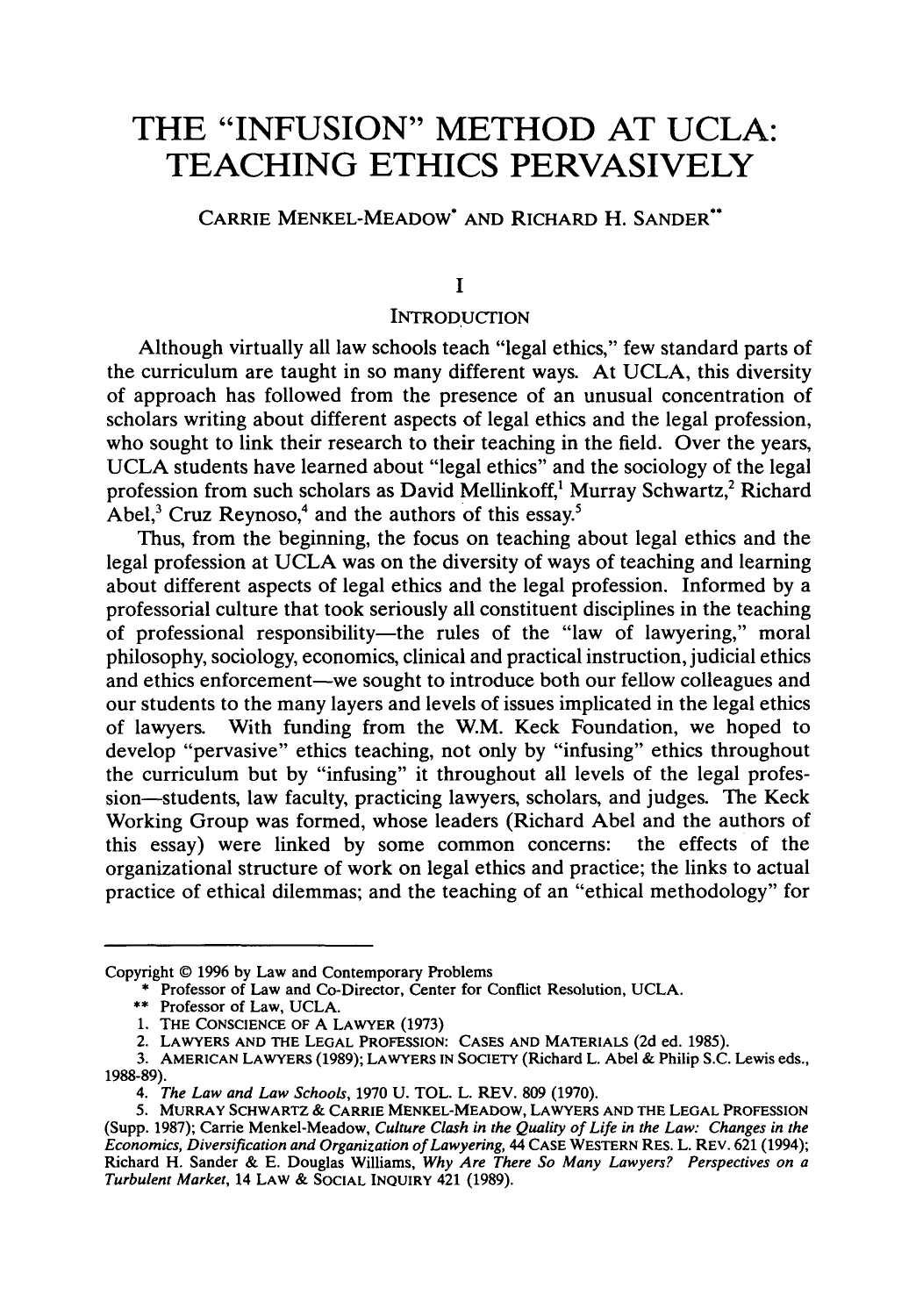making decisions where rules were less than clear or unambiguous and lawyers were called upon to consult their own personal and professional ethics.

Because UCLA has a strong commitment to diversifying the profession and to a nationally recognized clinical program, we were also concerned that our teaching of legal ethics should inform students about what it means to practice law in a profession that is becoming both demographically and substantively more diverse, and that legal ethics should be linked practically and instrumentally to how lawyers actually conduct themselves. The Keck group leaders all had empirical backgrounds of varying degrees and were eager to evaluate our program rigorously and to determine what ethics issues were really confronting the bar and our student body.

We were motivated to teach ethics pervasively (that is, in the substantive courses across the curriculum) for many different reasons. Some of us were hoping that the pervasive method would eventually replace our required upperlevel courses, freeing some of us to teach more sophisticated and specialized ethics courses, on topics such as lawyering and social change, ethics issues in alternative dispute resolution, the sociology of the legal profession, and ethics in particular practice settings. Others of us thought that the required courses could never be replaced because they were the source of detailed and systematic treatment of rules, codes, and other legal ethics issues. All of us thought that ethics should be addressed within the standard law school curriculum<sup>6</sup> because lawyers are likely to encounter legal ethics problems while working on substantive matters. We also recognized that our students were viewing ethical dilemmas from their part-time and summer work experiences, and we were interested in exploring how we could harness this real-world experience to the teaching of and learning about legal ethics.<sup>7</sup> We thought, at the very least, our students should know how to recognize a legal ethics issue, even if they could not immediately find "the right answer."<sup>8</sup> We were hoping to instill some sense of individual responsibility, self-regulation, moral and professional questioning, and concern for the public interest and welfare. We were interested in learning about whether instructional changes and interventions could really make a difference so late in the educational process.

Some of us were especially interested in developing a professional environment in which we could reflect on our teaching methods and learn new ones. One of our number had experimented for many years with teaching professional responsibility through the use of role-plays and participatory and experiential learning,<sup>9</sup> attempting to link rules instruction with both the sociology and moral

**<sup>6.</sup>** It already is implicitly, if not explicitly, taught in the substantive curriculum. *See* Carrie Menkel-Meadow, *Can A Law Teacher Avoid Teaching Legal Ethics?,* 41 **J. LEGAL** EDUC. 3 (1991).

*<sup>7.</sup> See* Lawrence K. Hellman, *The Effects of Law Office Work on the Formation of Law Students' Professional Values: Observation, Explanation, Optimization,* 4 GEO. J. **LEGAL ETHICS** 537 (1991).

*<sup>8.</sup> See* Deborah L. Rhode, *Ethics by the Pervasive Method,* 42 J. LEGAL EDUC. 31 (1992).

*<sup>9.</sup> See* MURRAY SCHWARTZ **& CARRIE** MENKEL-MEADOW, **TEACHERS' MANUAL** TO **LAWYERS AND** THE **LEGAL PROFESSION** (1985).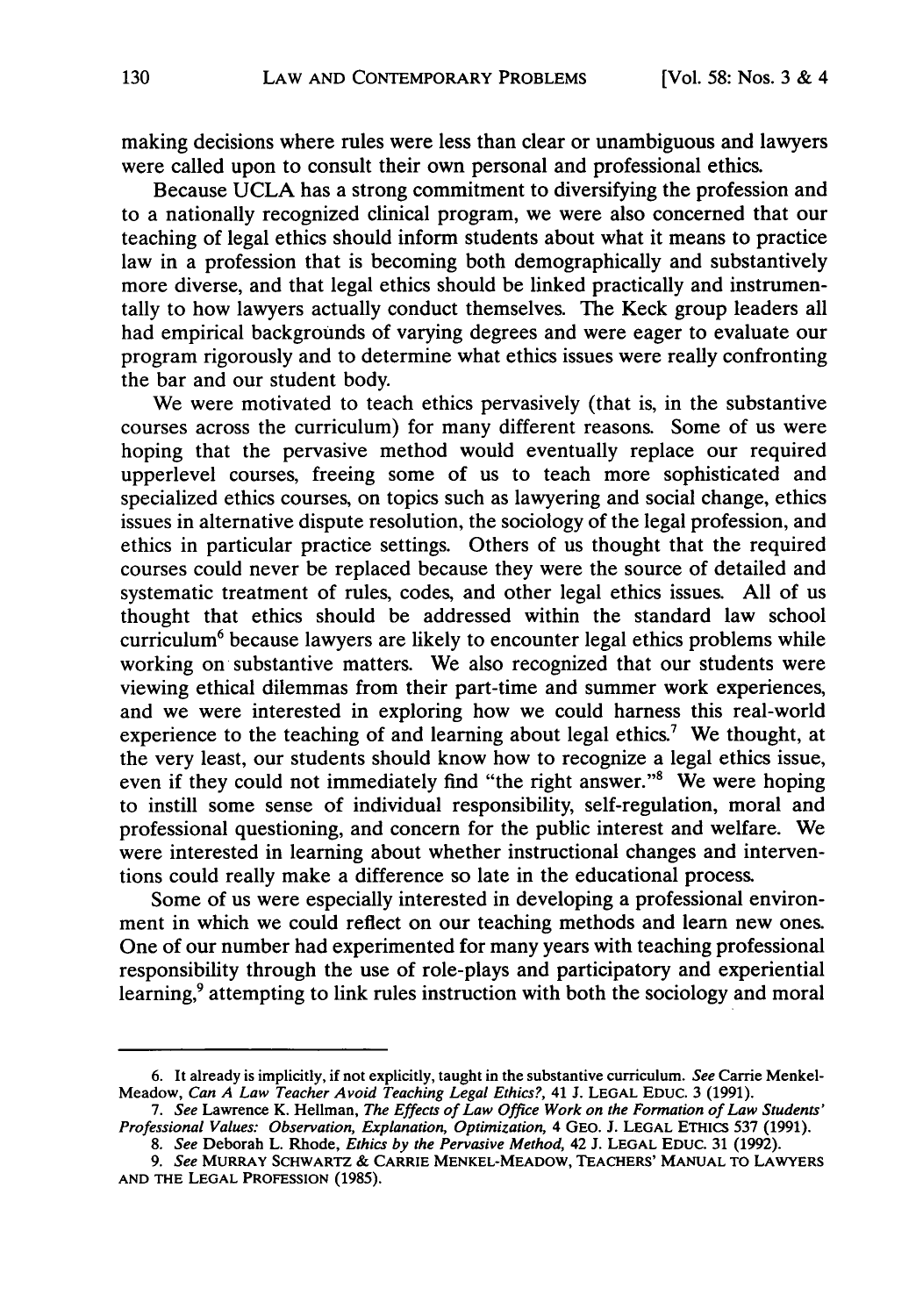philosophy of legal ethics in context. Our clinicians had also been experimenting with different ways to teach ethics in the context of real-world cases for many years.

We thought it would be especially fruitful to share our views of teaching in different ways in an area of law itself characterized by differences of approach, both pedagogically and substantively. We embarked on this enterprise as the legal profession was confronting some major crises-loan and thrift failures, securities frauds, police abuse, and race-charged and other notorious cases taking place in Los Angeles-which made the teaching of legal ethics both more complicated and well motivated. Over the years, the presence of such television shows as **"LA** Law" in our city made the teaching of legal ethics almost "pervasive" in the sense that students often asked questions about what happened the night before on television and teachers had to confront how best and rigorously to use the material that so engaged the students. We also had a cadre of major substantive casebook writers, and we were encouraged that many of them would place ethics issues in the next editions of their subjectmatter texts in a great variety of ways.<sup>10</sup> By the end of the first phase of our project, some had added notes on ethics issues in cases; others wrote new problems or included new sections in ethics in their casebooks.

Finally, we sought to use the strength of our practicing bar and bench to advise us on how ethics problems were encountered and dealt with in our local, state, and national communities. We asked an advisory committee to consult with us on issue-spotting, pedagogy and problem development, and evaluation and review.

The method we arrived at after consultation with educators and practitioners was derived from several other "curriculum integration" projects developed at UCLA, which were designed to "re-educate" experienced faculty to use new material, based on new research or new conceptual models for approaching standard or introductory courses,<sup>11</sup> and to utilize new teaching technologies, such as experiential exercises, film and videotape, role-playing, historical material, and real case problems.

II

# PROGRAM DESCRIPTION

UCLA's project funded by the Keck Foundation was designed to create and implement an experimental method of teaching legal ethics known as the "infusion method." The intent was to provide some introductory training for

<sup>10.</sup> For Example, Michael Asimow in Administrative Law, Jesse Dukeminier in Property, Mark Grady in Torts, William A. Klein in Tax and Business Associations, William M. McGovern, Jr., in Wills and Trusts, Frances Olson in Family Law, Arthur Rosett in Contracts, and Stephen C. Yeazell in Civil Procedure.

<sup>11.</sup> One such project included integrating the new scholarship on women and people of color into introductory courses in the undergraduate curriculum in sociology, psychology, English, American studies, and interdisciplinary studies (funded by the Ford Foundation).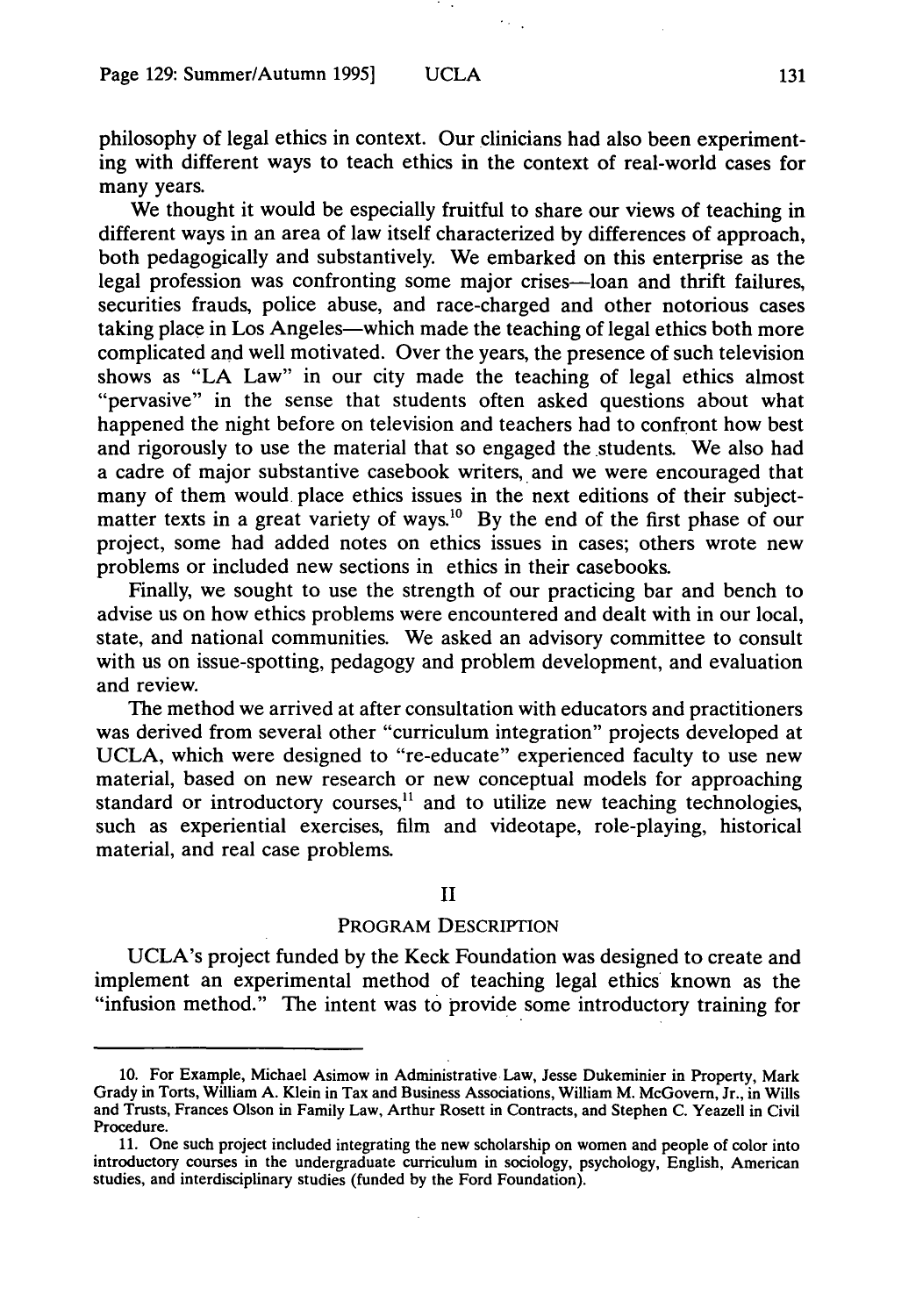interested faculty in legal ethics (in the forum that became known as the Keck Working Group) and to encourage those faculty to develop materials and exercises that would integrate legal ethics into their substantive courses.

If anything, our grant proposal underestimated the energy and zeal with which the faculty embraced the project. We decided to accelerate the beginning of the project, moving the Working Group course from the Spring of 1994 to the Fall of 1993. The fifteen funded positions in the Working Group filled quickly,<sup>12</sup> and participants began reading background material during the summer of 1993. Beginning in August 1993, the Working Group met as a weekly seminar with five "introductory" sessions covering a dozen topics in legal ethics (including the interests in promulgation of rules, adversarialism and the requirements of partisan representation, conflicts of interests, the ethics of settlement, and lawyer responsibilities for client wrongdoing).<sup>13</sup>

For the second half of the semester, the Working Group developed more than twenty teaching problems, and the weekly seminars became exercises in experimental pedagogy as well as in legal ethics. Most of the faculty used the Working Group as a test class. Some attempted to use role-plays for the first time, and others used volunteers to stage hypothetical dilemmas. One professor presented videotapes of actual clinical exercises in which student lawyers were confronted with unexpected ethical problems. Another professor distributed a chapter of his popular civil procedure casebook that he had thoroughly revised to introduce an interconnected set of concrete problems that a lawyer could confront in representing a client, including several ethical problems. Throughout these seven weeks, the Working Group's time was split between presentations of the exercises and discussions of their effectiveness. Two sessions were devoted entirely to a more general examination of the challenges created by choosing and presenting ethical problems in substantive classes. Virtually all of the participating faculty substantially revised their exercises after getting their colleagues' input.

Throughout this period of intense faculty immersion in the Working Group process, the advisory committee-a panel of fifteen distinguished lawyers engaged in a variety of legal practice settings—provided an important background resource. The three Working Group leaders met twice with the committee, first to discuss the planning of the semester and later to report on progress and explore ways of linking committee members to the faculty member's efforts. Several sorts of collaboration bore fruit: Individual members of the advisory committee attended Working Group exercises that dealt with their practice areas; others provided written feedback on drafted exercises; and a group of tax attorneys met with us to discuss their individual approaches to ethical issues in tax law practice. To many of the faculty participants, the most

<sup>12.</sup> Participating faculty received stipends for attending weekly seminars and for writing an ethics problem with a teacher's manual for their substantive classes.

<sup>13.</sup> The Working Group course syllabus, reading list, and sample exercises are available from the authors upon request.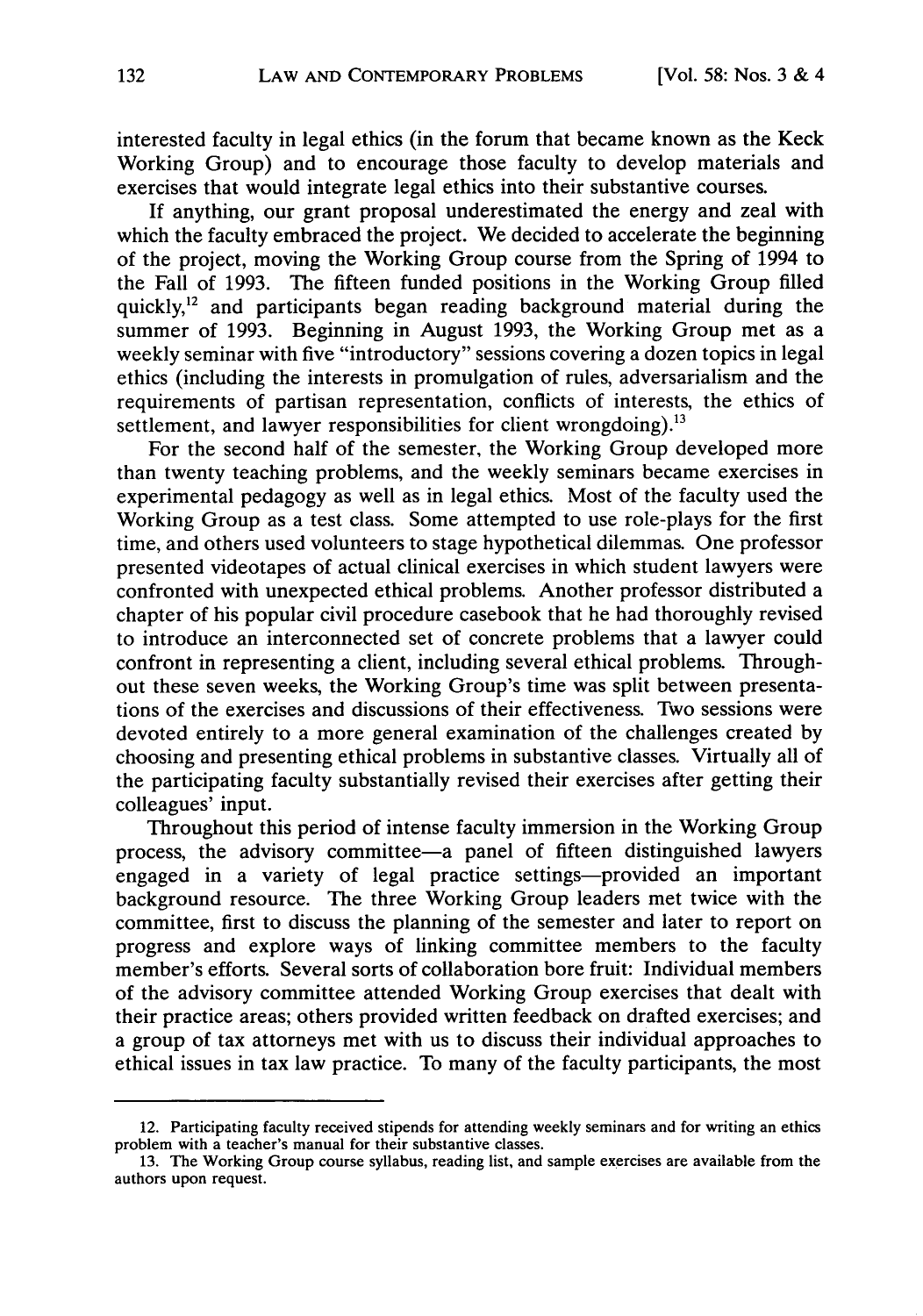striking lesson from these encounters was the pervasive influence the various ethical rules had upon lawyers in practice and the recognized need among lawyers for established institutional structures to "plan around" situations that might lead to impermissible conduct.

In the spring and fall of 1994, the faculty participants began to introduce the new exercises into their substantive courses. Some of the faculty participants who teach in more than one substantive area developed new exercises for their other courses. Faculty members with whom we talked expressed considerable satisfaction with the new material, feeling that it added a new dimension to their classes and encouraged students to think concretely about real-world problems they are likely to encounter in the practice of law. Throughout this period, we videotaped faculty participants teaching many of these exercises and secured copies of revised exercises and teacher manuals that elaborated on the rationale and goals for the exercises. We later convened "same-subject" teaching groups for Keck and non-Keck participants to view the videotapes and provide both teaching feedback and substantive reactions to the material and the classes.

In the spring of 1995, we conducted evaluation sessions aimed at understanding what the effects of the new ethics "infusion" had been upon faculty and students and how we could further promote the best effects. Three types of activity occurred as part of the evaluation: (1) two "focus groups" with students who were currently enrolled in a class using two ethics exercises; (2) faculty working sessions at which the faculty watched tapes of specific exercises and discussed them; and (3) a series of meetings among the developers and overseers of the project. These diverse activities were quite useful, and each contributed to the assessments discussed below.

#### III

#### ASSESSMENTS **AND LESSONS**

The Keck project has had a clear and positive effect upon the law school's faculty. An important motive for many of the participants in the Working Group was the desire to develop a greater comfort level with legal ethics. Most faculty knew much about specific doctrines in legal ethics, but they felt uncomfortable raising legal ethics issues in class because they lacked a strong sense of the field's overall structure and had insufficient detailed knowledge of how difficult issues in the field are resolved (or left unresolved). Some faculty told us that their unease with legal ethics gave them some pause in exploring other issues of legal practice in the classroom, for fear of giving a misleading sense of how the ethical questions should be factored into the analysis.

While the Working Group did not produce experts in legal ethics, it clearly gave the faculty participants a sufficient foundation to encourage their own studies. The effect on faculty has been unmistakable. Faculty members now regularly identify important questions and ambiguities in legal ethics that affect their work and conduct research or organized discussions with their colleagues to explore those issues. Two members of the Working Group have incorporated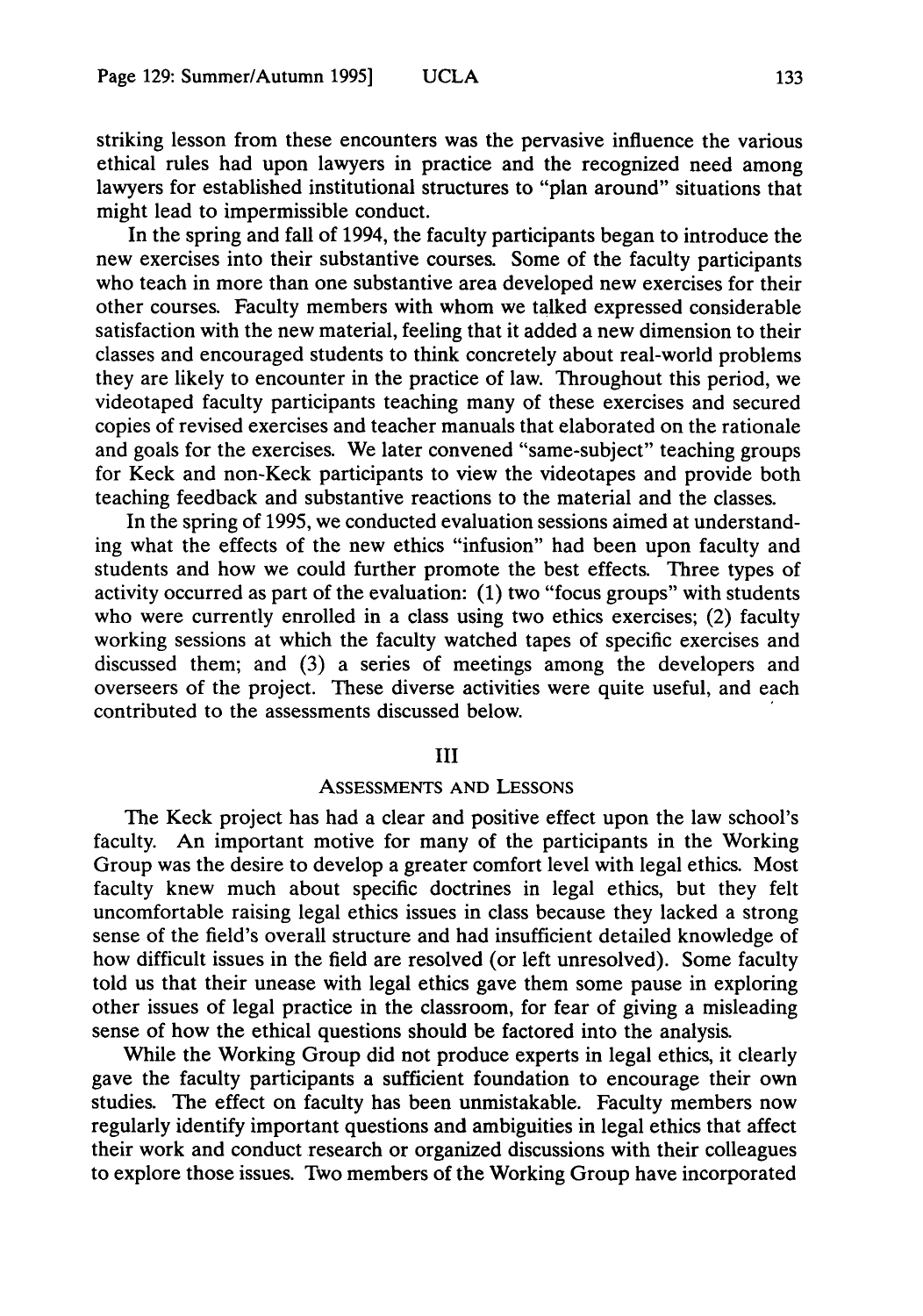ethics issues into their legal scholarship,<sup>14</sup> producing important contributions to their academic fields and encouraging other academics outside of UCLA to pay more attention to ethical questions. A significant and growing number of casebooks produced by UCLA faculty now contain discussions or examples of how ethics intersects the books' subjects.<sup>15</sup> A clear benefit of the Keck Project, then-and one we barely thought of in the planning stages-is the very considerable integration of ethics into the academic lives of our faculty.

One of the most important benefits of the integration is the greater presence of ethical issues in the law school classroom. As noted above, the participation of more than a third of our tenured and tenure-track faculty in the Working Group means that a large part of the law school curriculum—and probably six or more courses taken by the typical student-include an ethics component. The goal of exposing students regularly to legal ethics in the context of substantive law courses has undoubtedly been realized.

What is far harder to gauge are the effects of this change. For many students in many courses, the "ethics component" is not recognized as such; rather, it is seen as a greater attention to real-world problems of legal practice. Of course, this is part of the goal. We do not want students to think of "legal ethics" as a distinct, reified field, but as a component of daily life as a lawyer. One consequence of blurring the distinctions between substantive law and ethical issues is a greater difficulty in determining whether and to what extent attitudes toward legal ethics have changed. In our two focus groups with students,  $16$  we asked how they would spot a "legal ethics issue" and what resources they would use to try to resolve a dilemma. We tried to uncover whether there were differences in legal ethics analysis when issues came up in the context of substantive courses. We specially inquired into the students' sources of information on lawyer ethics, both before and since entering law school, sources such as the media, prior legal work, and family models.

We learned that many of our students were somewhat cynical about legal education generally and the ability to change "selfish people" into good lawyers. However, we also learned that students liked discussing what they perceived to be ethical issues-both concrete ethical dilemmas and the bigger issues about how they use the tools of their trade, such as whether to be public interest lawyers or "hired guns." The students were anxious to have more fora for such discussions but were also uncertain about what would be the best methods to accomplish this. They considered faculty leadership important but also were concerned about peer culture and pressure and the effects of the job market and

<sup>14.</sup> *See, e.g.,* William McGovern, *Undue Influence and Professional Responsibility* 28 REAL PROP., PROB. & TR. J. 643 (1994); Clyde Spillenger, *Elusive Advocate: Reconsidering Brandeis as People's Lawyer, 105* YALE L.J. 1445 (1996).

*<sup>15.</sup> See, e.g.,* **JESSE DUKEMINIER** & JAMES KRIER, PROPERTY (3d ed. **1993); MARK** GRADY, **CASES AND** MATERIAL **ON** TORTS (1994); **STEPHEN** C. YEAZELL, CIVIL PROCEDURE (4th ed. 1996).

<sup>16.</sup> One focus group was conducted before an ethics exercise was taught in a substantive course; the other one was conducted after the exercise.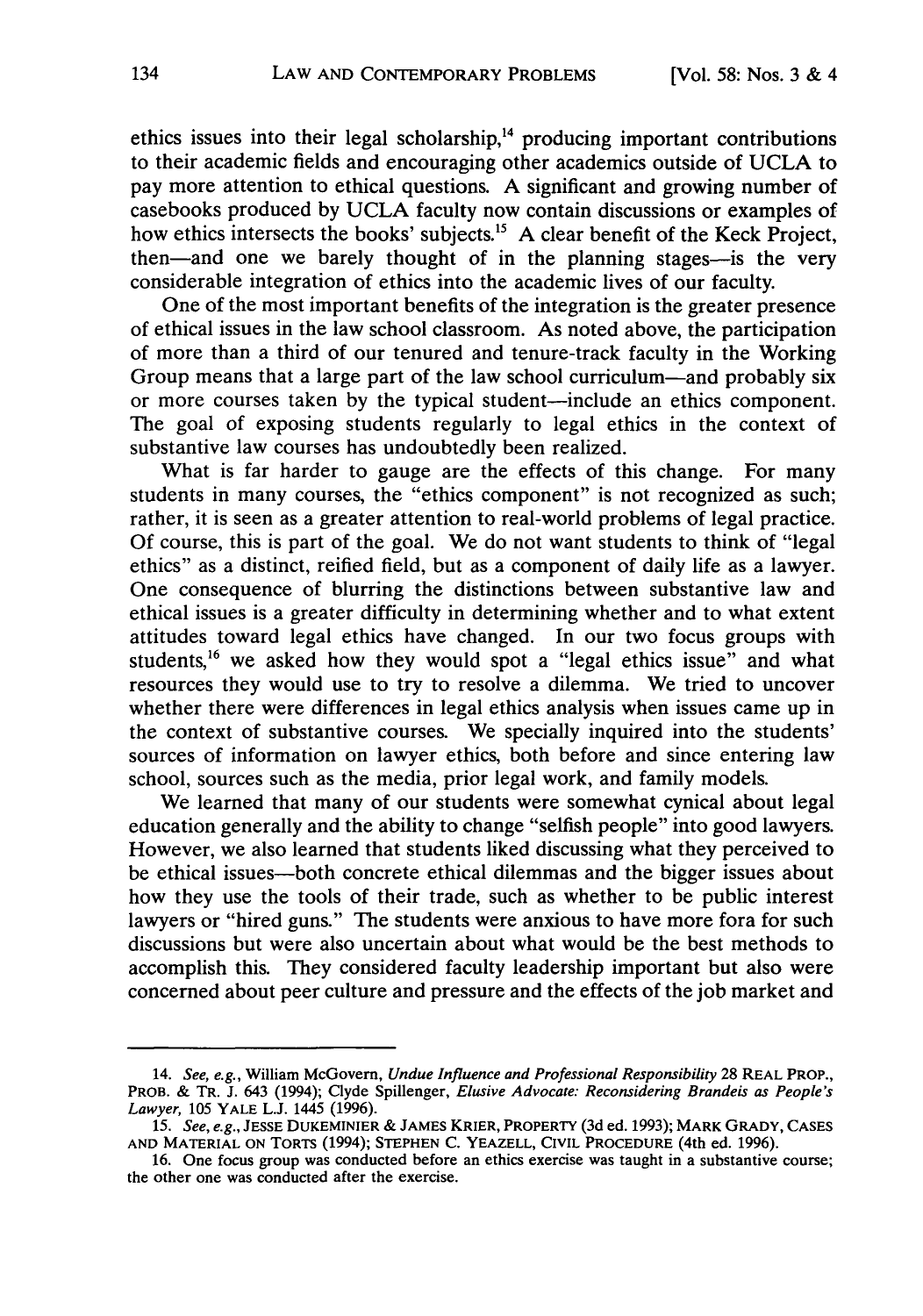the formation of student "affinity groups" by choice of career (public interest versus big firm) or other factors (such as gender or age).

In conducting the focus groups, we found it somewhat difficult to discover much about the teaching of legal ethics specifically; our discussions tended to focus more broadly on substantive material and on general pedagogical questions. What we did learn was that students were anxious to talk about their legal education, professional choices, and the role that legal ethics writ large plays in such choices. One caution emerges from our experience. Students who "volunteered" for our focus groups on "legal ethics" may have been unrepresentative. It would be more effective randomly to select students to participate in a discussion whose subject matter is not specifically labeled. If it is well designed, the before-and-after focus group evaluative model holds promise for evaluating legal education and legal ethics specifically.

A few conclusions do seem supported by our evaluation process and by less formal discussions within the law school community. First, we should not rely on the infusion method to teach legal ethics. Students who encounter ethics exercises in half-a-dozen courses are, in the totality of those experiences, only covering a fraction of the material covered in the traditional professional responsibility course. Additionally, there is some need to learn and absorb the unifying concepts and structure of the ethics codes-a process hard to accomplish within an "infusion" setting.

Second, the larger the proportion of faculty who use these techniques, the more effective infusion will be. Faculty members within the same area of specialization frequently discuss those subjects and exchange ideas and material for class presentations. As more faculty get over their discomfort with legal ethics, then the spread of ideas and examples dealing with ethical issues will be catalyzed. And, as the number of classes with some ethical component increases, the benefits to students will increase disproportionately; in other words, encounters with ethics in a dozen different courses is probably more than twice as beneficial as half-a-dozen encounters, because students (and professors in class) are more likely to draw connections across courses and within particular ethical topics, thus adding synergy and depth to the increasing breadth of coverage.

Third, the introduction of the infusion method has increased the need to rethink and reform our traditional ethics courses. As students become more accustomed to examining particular ethical issues in specialized, substantive contexts, they are less patient with the traditional approaches typically followed in some of the long-standing professional responsibility courses. Courses that draw on student and lawyer experiences, especially when tied to actual problems of practice, more successfully motivate students, both to learn the rules and to examine the sociological and moral context of a particular ethical problem.

We are developing strategies to redesign the ethics curriculum so that it can complement the infusion method and provide, as noted above, the structure and overarching philosophy that cannot be readily conveyed in an infusion setting.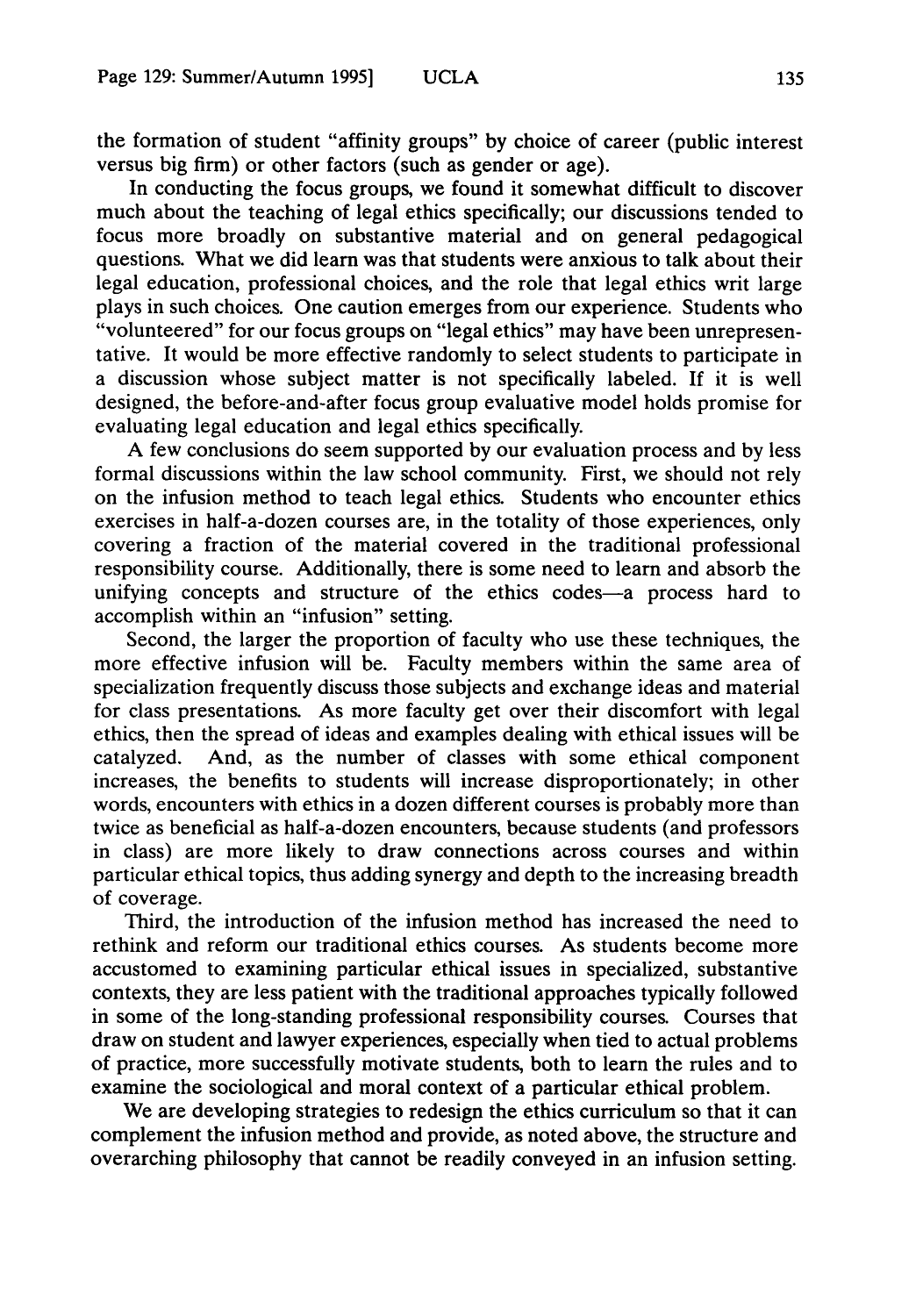One clearly desirable change would be the introduction of some systematic ethics coverage early in the first year of law school, so that students will already have background and a framework when they begin to encounter ethics in their infusion courses. We will be looking closely at lessons from other law schools' Keck projects as we develop these ideas.

A fourth assessment-and the one that poses the most difficult challenge-is that we must continue to seek ways to bridge the gap between "ethics" and "legal ethics" in our curriculum. We were struck by this issue early in the advisory committee's deliberations when we realized that in some practice settings, the exploitation of legal ethics rules (for example, conflict-of-interest regulations) is viewed as a legitimate weapon in litigation (for example, disqualifying an opposing firm when there is a technical but not a substantive conflict of interest). A common reaction of faculty in the Working Group was frustration at the difficulty of using codes of legal ethics to promote ethical behavior; many of the rules either bump up against the ethical norms of daily life or implicitly encourage lawyers to counsel clients on strategies for avoiding detection. These difficulties can be especially significant when legal ethics is taught in an "infusion" setting. When a tax professor explains the practical details of how the IRS promulgates and enforces disclosure standards, she is giving her students a richer and more nuanced sense of how regulatory standards interact with ethical guidelines, thus accomplishing a key infusion goal. But when an enterprising student asks about IRS enforcement methods and how a lawyer can protect himself from a dishonest client, the discussion can easily turn toward strategy and away from ethics. This is a significant problem, and it is one that goes far beyond the pedagogical techniques of a classroom or school. We are hopeful that an important side-benefit of greater faculty attention to ethics in their own scholarly work will be more thinking and research about how to bring legal ethics and social ethics into closer harmony.

#### IV

## THE FUTURE

We originally envisioned a compendium of infusion materials, compiled into publishable form by a project editor. However, soon after our project began, Stanford's Deborah Rhode developed a textbook with precisely that mission, and she developed a centralized depository at Stanford aimed at indexing classroom material in legal ethics from around the country, and making that information retrievable by interested teachers. Therefore, rather than compile our own compendium, we gave our teaching materials to Professor Rhode.

We are working to adapt two parts of the Keck "experiment" into our regular academic program. First, several junior faculty who have joined UCLA since the Keck project began have expressed a very strong interest in adapting the infusion method to their own classes. As noted above, this process is greatly facilitated by a collaborative study process in which faculty members can develop enough knowledge of the legal ethics literature to feel comfortable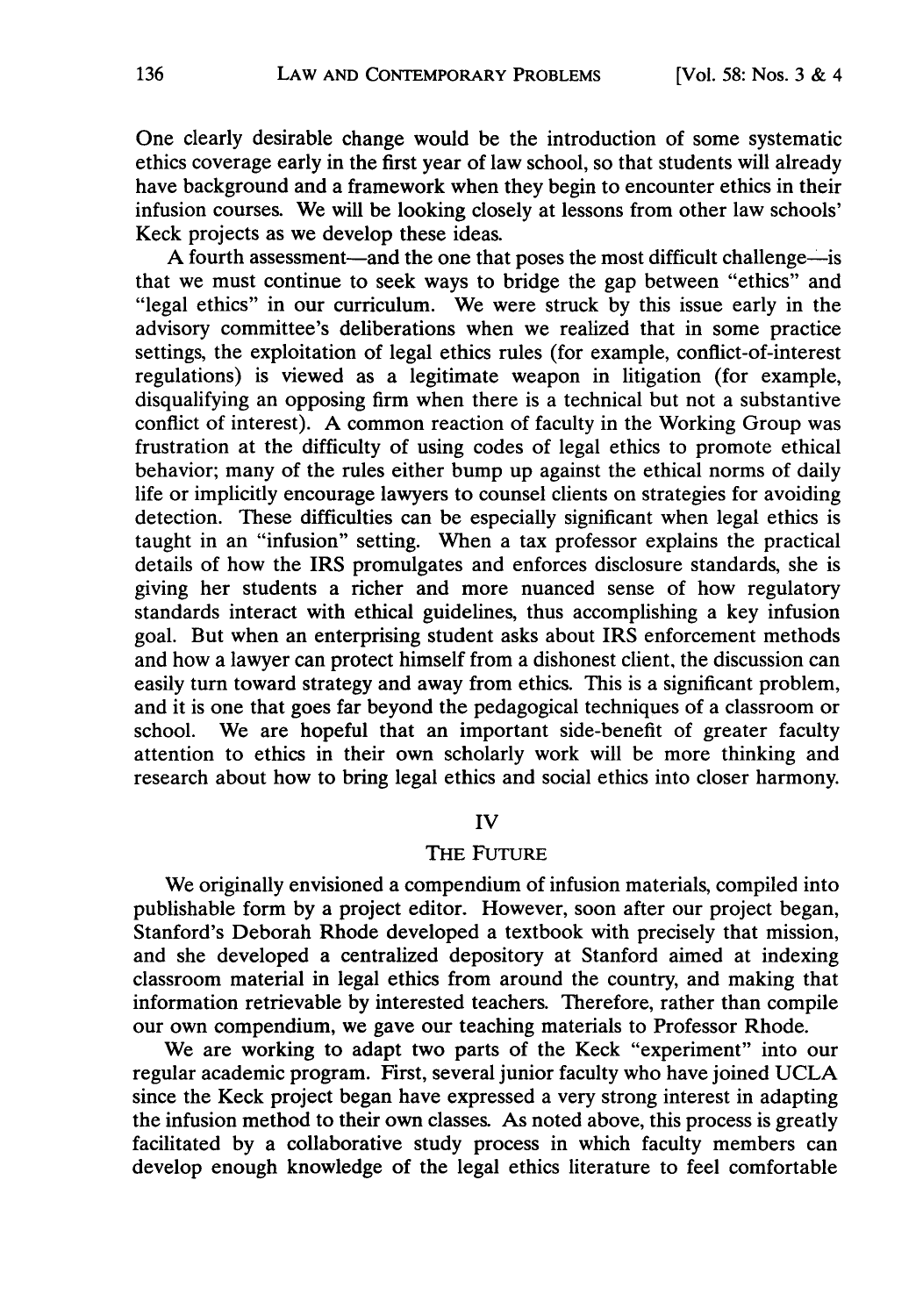developing and teaching ethics exercises. Thus, part of any orientation of new faculty to our, or any law school, might include some collaborative dialogue among these faculty and experienced ethics faculty to consider the infusion of ethics issues into the courses at a time at which new teachers are just beginning to frame their teaching agendas.

Second, it would be useful to continue the faculty working sessions started last spring, perhaps as part of a regular "teaching group" of UCLA law faculty. At these sessions, we pair an infusion teacher with other faculty who teach in the same substantive area but who do not necessarily use infusion methods. We then show a tape of the infusion teacher using an ethics exercise in class and discuss the performance from the standpoints of pedagogic strategy, class flow, student interest, and substantive content. The sessions are highly effective in several different ways: they correct any substantive errors in the professor's exercise; encourage substantive discussions of ethics and teaching; get other faculty excited about the infusion method; and encourage faculty to include ethics exercises in their textbooks. Structured leadership and funding help to make these sessions more timely, better organized, and better staffed.

#### V

#### **CONCLUSION**

We were honored to be chosen by the Keck Foundation to participate in this national effort to invigorate the teaching and learning of legal ethics in the nation's law schools, and we are delighted with the results. Institutions are often resistant to change; yet the Keck program has produced a series of interrelated changes that are likely to grow and reinforce one another with the passage of time. The improvements in our curriculum and academic life have exceeded our expectations.

Knowledge and sophistication about legal ethics is now broader and deeper among our law faculty than at any time in our past. A typical student, who before the Keck project would have encountered ethical issues in one or two courses, is now likely to encounter those issues in at least half-a-dozen classes, usually in the context of practical, substantive dilemmas of real-world legal practice. New arrivals on the faculty quickly pick up on the awareness paid to ethical issues at UCLA and are eager to become part of the movement. The momentum created by these changes is also leading us to reexamine and improve the more traditional parts of our ethics curriculum.

Keck's support of teaching in legal ethics could be supplemented by support for empirical projects on lawyers' practices and legal ethics to study systematically the issues we teach or by support for legal ethics scholarship more general- $\mathbf{Iy}^{17}$ . The study and teaching of legal ethics requires a catalyst to keep it front

<sup>17.</sup> There is a growing interest in ethics rule drafting in particular subject areas-disclosures in banking, securities, regulation of "ancillary" practice, the development of ethical standards for new, less adversarial methods of law practice, like alternative dispute resolution, and study of and monitoring of